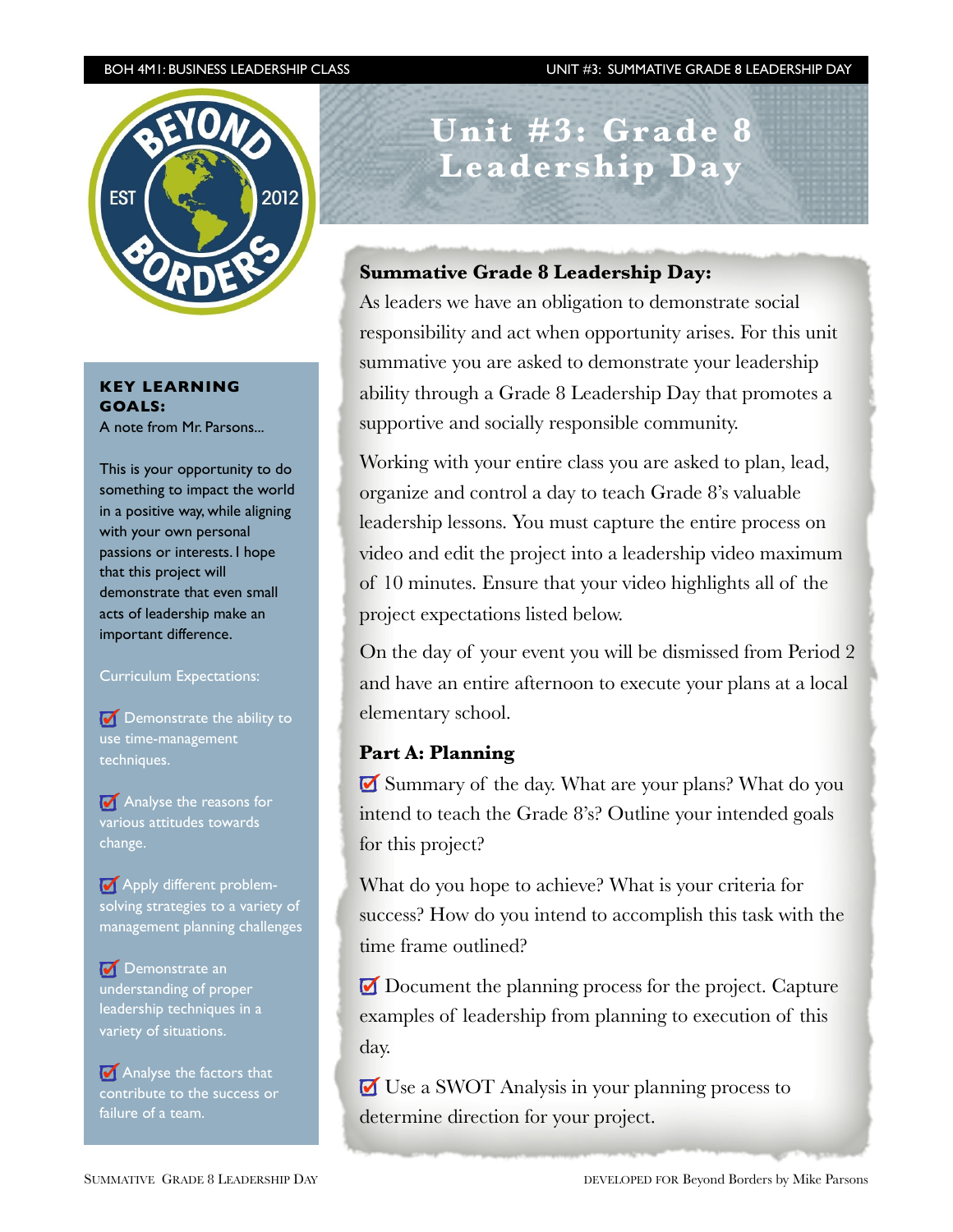í

Curriculum Expectations Continued...

**Apply business teamwork** skills to carry out projects and solve problems.

Explain the barriers and obstacles to effective communication (e.g., cultural differences, differences in perception, inappropriate communication

**Demonstrate an** understanding of group dynamics.

**Analyse the importance of** planning to the success of an organization.

**Demonstrate appropriate** presentation techniques for both groups and individuals.

**Apply business teamwork** skills to carry out projects and solve problems.

 $\blacksquare$  Create a time frame plan - focus on demonstrating appropriate time management techniques.

Meet with Mr. Parsons to discuss your plans and receive approval.

■ You group will be observed by Mr. Parsons during the planning stages and the discussion/approval process. Each student will be evaluated throughout this process based on the strength of leadership that is demonstrated.

# **Part B: Organizing**

Organize your plans and develop a professional proposal presentation for the Elementary School Principal to receive approval for your plans. Your proposal must contain all of the following and will be submitted for evaluation:

 A report outlining all the details of your plans for the Principal.

 A multimedia presentation proposing the learning goals for your Grade 8 Leadership Day.

 Frame your proposal using Aristotles Modes of Persuasion to convince the Principal that your project ideas meet school policy and are achievable with the given timeframe. If approval is not received you will have to adjust your plans or pitch to another Elementary School Principal. Ensure to consider school liability issues when planning your ideas.

# **Part C: Leading**

Capture your efforts on video, highlighting the best examples of leadership. What did you achieve? Did you make a difference in the lives of the Grade 8's?

 $\Box$  Did you demonstrate the qualities of great leadership?

How did your team function? How did your team deal with challenges of this project?

Document why this issue is important to you and why leaders should care about supporting others. Interview members of the class to capture these moments/thoughts on video.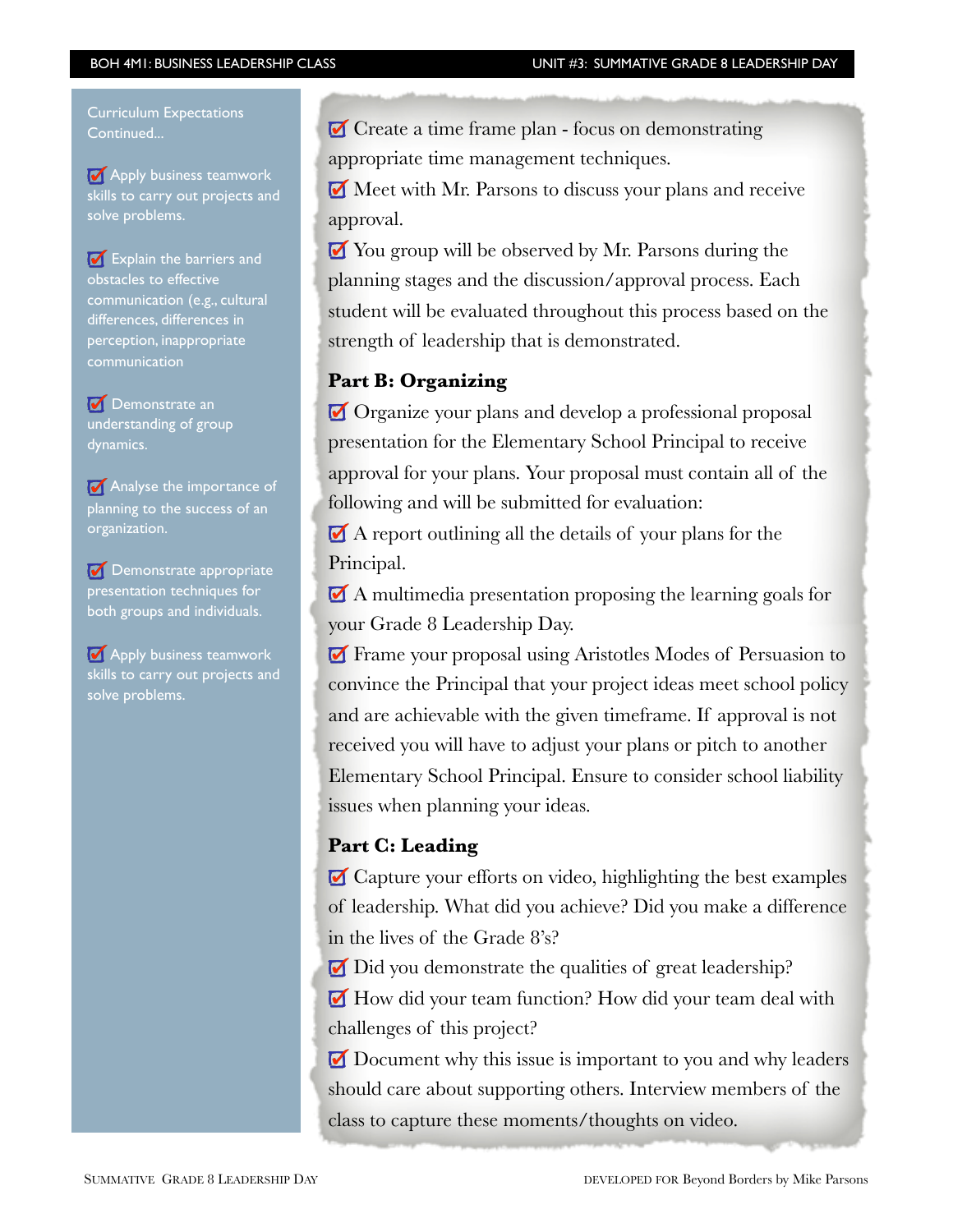# **Part D: Controlling**

í

Each student is asked to submit a report outlining the learning and results achieved throughout this process. You will be evaluated based on your reflection/learning and demonstration of leadership growth/leadership throughout this project.

What are your results? Outline what you achieved.

 What was the outcome? What impact did you make? Was your team successful? Were you successful?

 Assess your own leadership skills throughout this project? What did you learn? What did you gain?

 What were the major obstacles and challenges throughout the project? Were you able to problem solve? How were the issues resolved? Would you approach it differently if faced with this challenge again?

What were the most valuable lessons of this project? What can be gained from this project that will support you in the execution of your final BOH event?

### **Summative Rubric:**

*In addition to the rubric information below Mr. Parsons will discuss and develop a more detailed rubric with the support of the class - this will ensure all students truly understand how they can achieve success throughout this project. Numerous formative activities will be completed to ensure the each student is prepared for this leadership task.*

### **Part A: Planning**

*Evaluation is based on Mr. Parsons observations of leadership demonstrated by each student throughout the in class planning components. In addition the development of ideas will be evaluated when discussed/presented to Mr. Parsons for approval. Do you contribute ideas? Are do you contribute ideas that help to frame develop effective plans?*

#### Category - Thinking /10 Marks

Level 1: Uses planning skills with limited effectiveness

Level 2: Uses planning skills with some effectiveness

Level 3: Uses planning skills with considerable effectiveness

Level 4: Uses planning skills with a high degree of effectiveness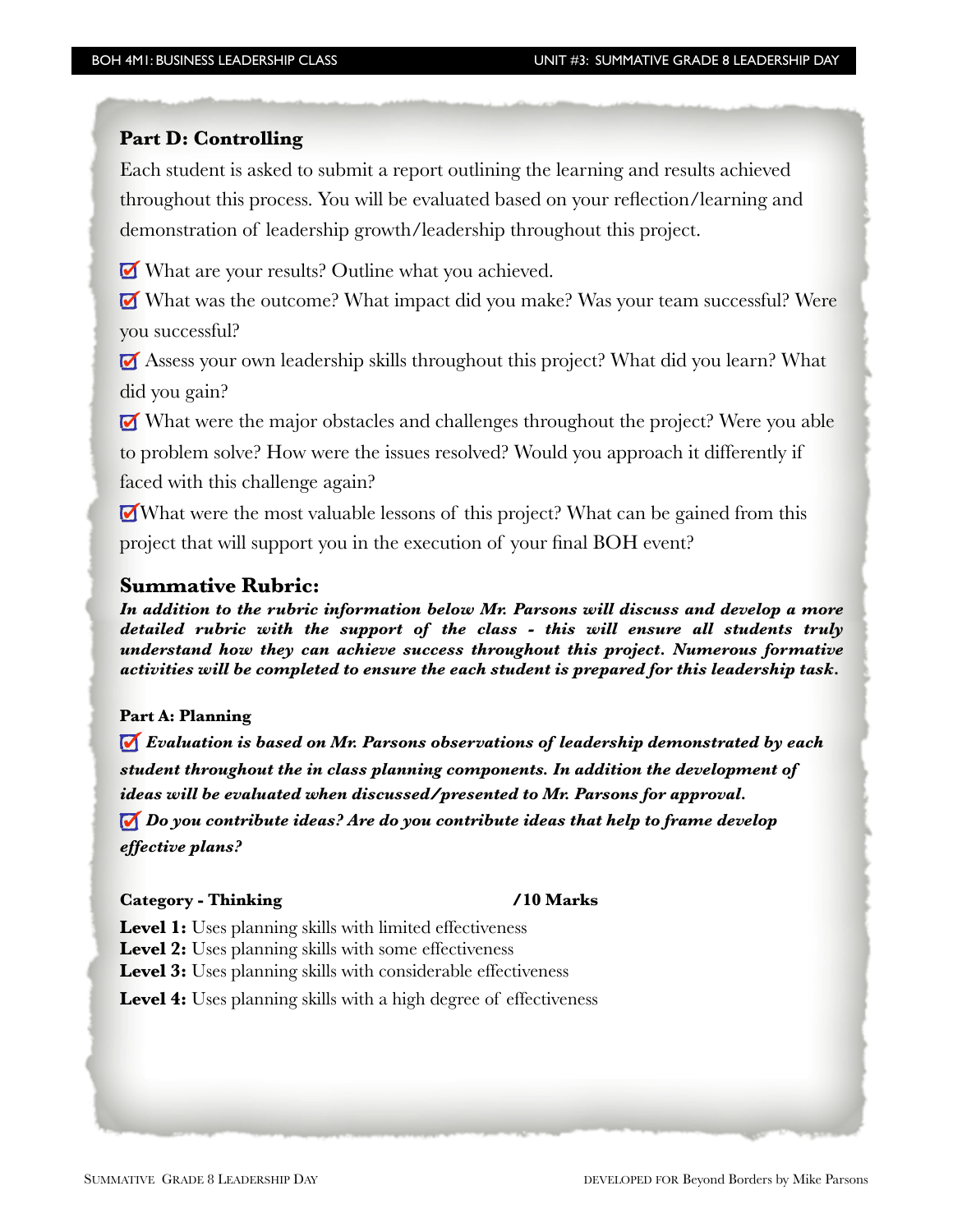**Part B: Organizing** 

í

 *Evaluation is based on the "Principal Proposal Report" and a "Multimedia Proposal Presentation".* 

*Is your report/presentation professional? Well organized? Clear and easy to understand? Does it present effective ways for students to learn about leadership? Do you outline learning goals and are your plans effective in achieving these learning goals?* 

*Principal Report:* Category - Communication *Access 15 Marks Marks Principal Multimedia Presentation:*  Category - Communication *Algebraica <b>15 Marks* 

**Level 1:** Communicates information and ideas with limited clarity; Uses language, symbols and visuals with limited accuracy and effectiveness; Communicates with a limited sense of audience and purpose.

**Level 2:** Communicates information and ideas with some clarity; Uses language, symbols and visuals with some accuracy and effectiveness; Communicates with some sense of audience and purpose.

Level 3: Communicates information and ideas with considerable clarity; Uses language, symbols and visuals with considerable accuracy and effectiveness; Communicates with a clear sense of audience and purpose.

Level 4: Communicates information and ideas with a high degree of clarity; Uses language, symbols and visuals with a high degree of accuracy and effectiveness; Communicates with a strong sense of audience and purpose.

### **Part C: Leading**

 *Evaluation is based on each students demonstration of leadership throughout the day with Grade 8's. In addition a video should be created to highlight your teams leadership strengths throughout this entire projects planning and execution.* 

*Individual Leadership Demonstrated:*  Category - Application  **/10 Marks** 

*Leadership Video:*  Category - Application **1996** / 5 Marks

**Level 1:** Transfer concepts, skills procedures to new contexts with limited effectiveness.

Level 2: Transfer concepts, skills procedures to new contexts with some effectiveness.

Level 3: Transfers concepts, skills procedures to new contexts with considerable effectiveness.

**Level 4:** Transfers concepts, skills procedures to new contexts with a high degree of effectiveness.